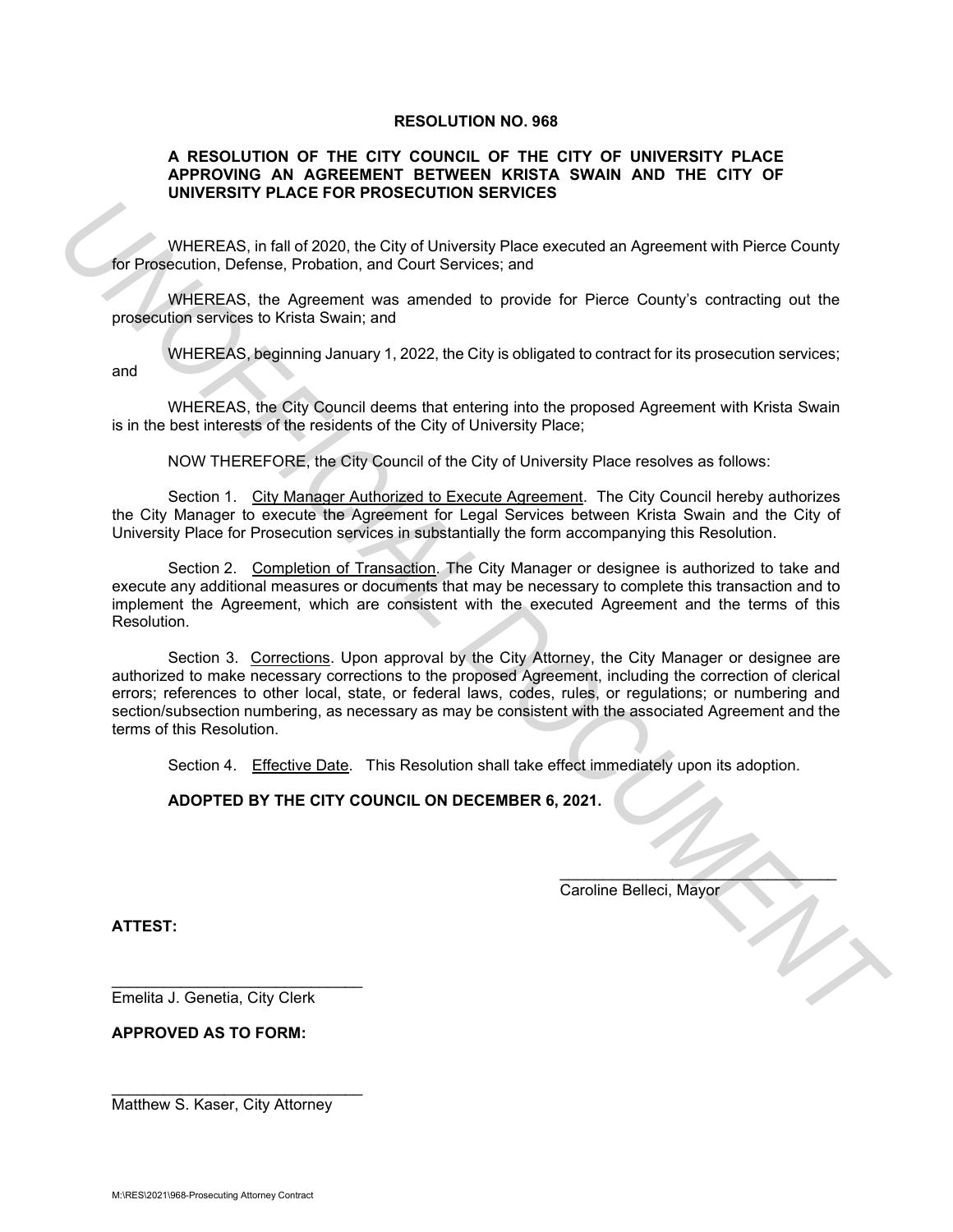## **AGREEMENT FOR LEGAL SERVICES**

This Agreement for Legal Services (Agreement) is made and entered into this day of November, 2021, by and between the City of University Place (the City), a Washington municipal corporation, and Krista White-Swain (City Prosecutor) for the purpose of providing prosecutorial services to the City of University Place.

WHEREAS, the City entered into an Agreement with Pierce County to provide municipal court services, and related legal services beginning January 1, 2021; and

WHEREAS, Section I(B)(3) of the Agreement between the City of University Place and Pierce County includes the prosecution of traffic infractions, non-traffic infractions, criminal traffic and non-criminal traffic misdemeanors, and gross misdemeanors occurring within the municipal boundary of the City of University Place by the Pierce County Prosecuting Attorney; and

WHEREAS, because the Pierce County Prosecuting Attorney's Office advised that it did not have sufficient personnel, or other resources, to increase its workload by undertaking prosecution for the City of University Place in addition to its existing prosecutorial duties for both felony and misdemeanor cases in Pierce County, the City and Pierce County agreed that Pierce County would contract for those prosecutorial duties on behalf of the City through December 31, 2021; and *Minitelysia concertained* and Kriste-Swint (City Prosecutor) for the purpose of providing<br> *Prosecutorial services* to the City of University Place.<br> *WHERENS*, the City entered into an Agreement with Pierce County to pro

WHEREAS, City Prosecutor has successfully provided and is willing to continue to provide prosecutorial services to the City of University Place; and

WHEREAS, the parties desire to enter into this Agreement for the continued performance of prosecutorial services on behalf of the City of University Place.

NOW, THEREFORE, the City and the City Prosecutor agree as follows:

## **1. Incorporation of recitals:**

The above recitals are hereby incorporated into and made a part of this Agreement.

## **2. Scope of services:**

- a. Primary Services: The City Prosecutor shall serve at the pleasure of the City Manager of the City of University Place, under the direction of the City Council. The principle of the City Prosecutor is Krista White-Swain, duly licensed in the State of Washington as an Attorney at Law. Under the supervision of the City Prosecutor, other attorneys may assist the City Prosecutor as necessary. The City Prosecutor, and any other attorneys that assist the City Prosecutor shall be licensed to practice law in the State of Washington and in active status at all times during the term of this Agreement.
- b. Conflict Services: In the event of a conflict with the City Prosecutor of a case requiring a "conflict prosecutor," such shall be the responsibility of the City Prosecutor to obtain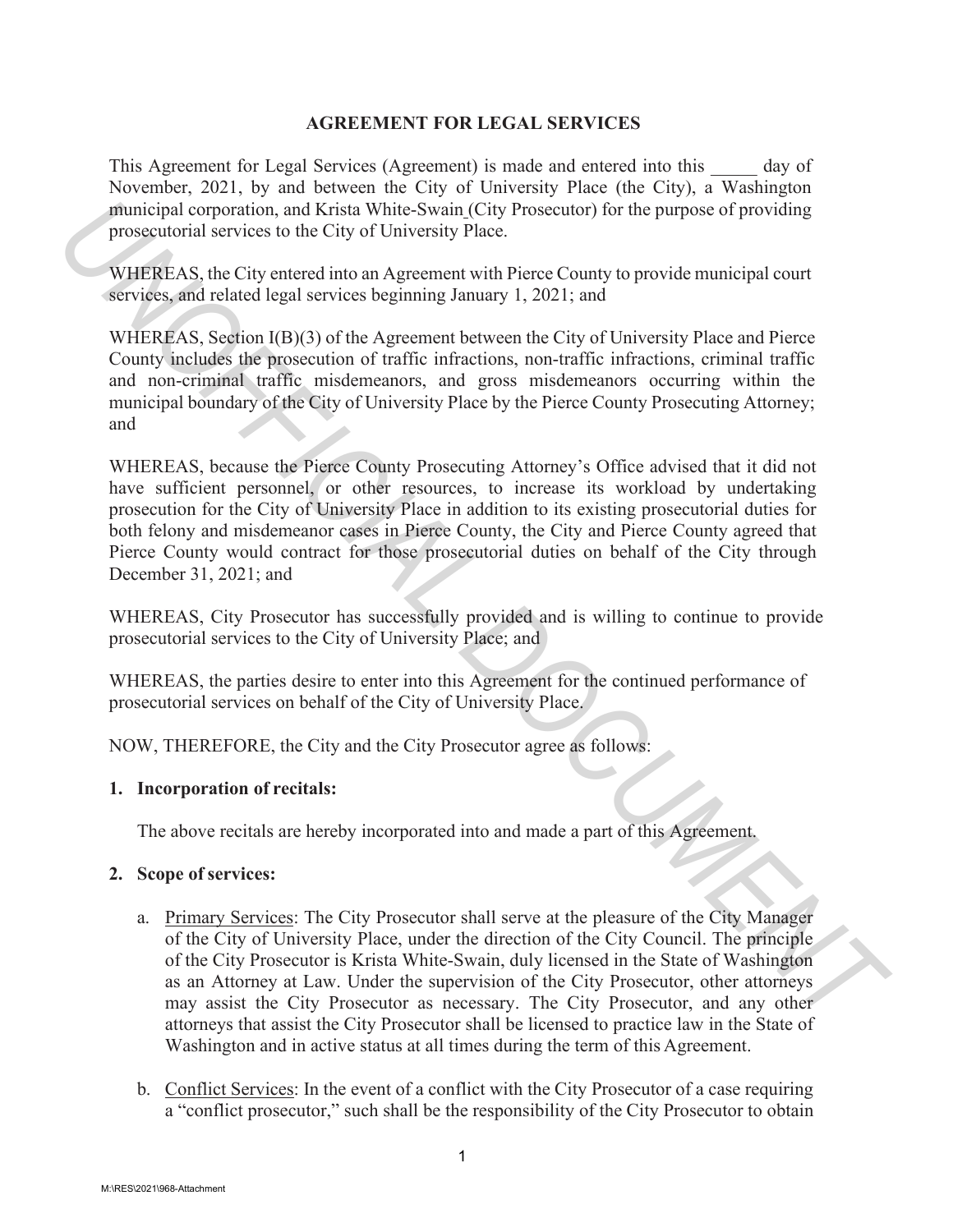substitute coverage, with a qualified and properly licensed State of Washington attorney. However, the expense of a "conflict prosecutor" shall be the responsibility of the City.

- c. Independent practice: The City acknowledges that the City Prosecutor has an independent law practice and that it may perform services for clients other than the City. The City Prosecutor agrees not to perform services where the same would interfere with his/her obligations under this Agreement or constitute a conflict of interest or ethical violation as defined in the Rules of Professional Conduct for Prosecutors established by the Washington State Supreme Court.
- d. Professional judgment: The City Prosecutor, in the course of his/her prosecutorial duties, shall make decisions involving, but not limited to, the charging of crimes, plea agreements, compromises, sentencing recommendations, review and revocation of probation, independently of the City, the University Place Police Department and the Chief of Police. These decisions shall be made in accordance with accepted prosecutor ethics, cannons and current practices; and, where provided, with due consideration for any opinion expressed by the City Attorney for the City of University Place.

## **3. Term of Agreement:**

This Agreement shall take effect on January 1, 2022. This Agreement shall terminate on December 31, 2024, unless otherwise terminated earlier as provided by Section 4 of this Agreement.

## **4. Termination:**

- a. Termination for Default: If the City Prosecutor defaults by failing to perform any of the obligations of this Agreement or becomes insolvent or is declared bankrupt or commits any act of bankruptcy or insolvency or makes an assignment for the benefit of creditors, the City may, by depositing written notice to the City Prosecutor in the U.S. mail, postage prepaid, terminate this Agreement, and at the City's option, obtain performance of the work elsewhere. If this Agreement is terminated for default, the City Prosecutor shall not be entitled to receive any further payments under this Agreement until all work called for has been fully performed. Any extra cost or damage to the City resulting from such default(s) shall be deducted from any money due or coming due to the City Prosecutor. The City Prosecutor shall bear any extra expenses incurred by the City in completing the work, including all increased costs for completing the work, and all damage sustained, or which may be sustained by the City by reason of such default. **C.** Independent law practice: The City reachoved space that the City Prosecutor has a different to the control in the City Proceedical variation of the same would interfare with his New objection services to cereform ser
	- b. Termination for Conflict of Interest: The City may, in its sole discretion, by written notice to the City Prosecutor, immediately terminate this Agreement if it is found after due notice and examination by the City that there is a violation of the Ethics in Public Service Act, Chapter 42.52 RCW.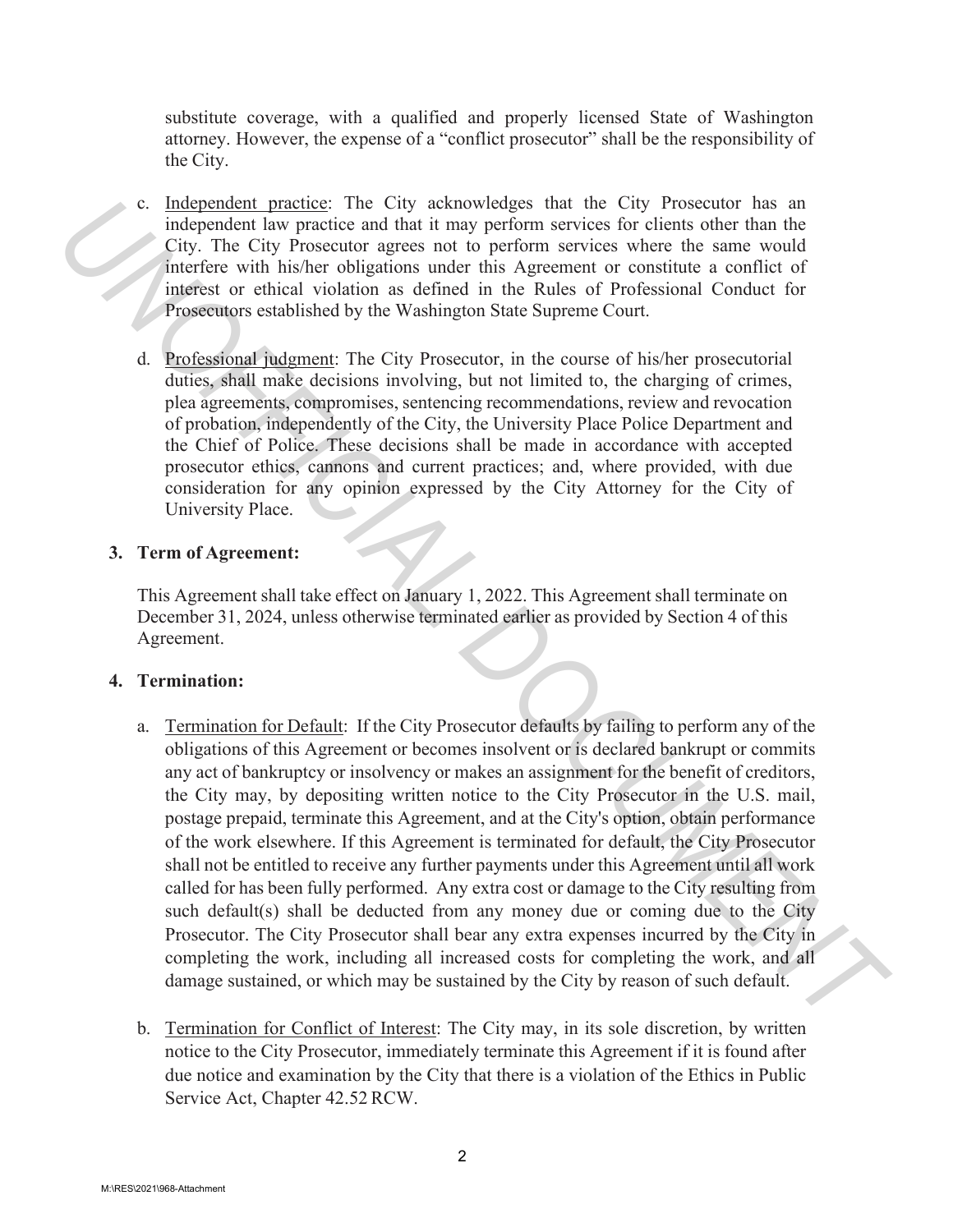- c. Termination for Non-Availability of Funds: Every obligation of the City in this Agreement is conditioned upon the availability of funds appropriated or allocated for the purpose of such obligation; and if funds are not allocated and available for the continuance of this Agreement, then this Agreement may be terminated by the City at the end of the period for which funds are available, provided that at least seven (7) day's advance notice is provided to the City Prosecutor.
- d. Termination for Disciplinary Action: The City may, in its sole discretion, by written notice to the City Prosecutor, immediately terminate this Agreement if an order is issued by the Washington State Bar Association or Washington Supreme Court that suspends or disbars the City Prosecutor.

## **5. Services Provided:**

The City Prosecutor shall perform those services described in Exhibit A, attached hereto and incorporated herein by this reference. In performing such services, the City Prosecutor shall at all times comply with Federal, State, and local statutes, ordinances, and rules applicable to the performance of such services. Compliance with these standards goes to the essence of this Agreement. The City Prosecutor shall request and obtain prior written approval from the City if the scope of services is to be modified in any way.

### **6. Fees and Costs:**

The City shall pay the City Prosecutor according to the rate and method set forth in Exhibit B, attached hereto and incorporated herein by this reference. Where Exhibit B requires payments by the City, payment shall be based upon billings, supported by documentation of units of work actually performed and amounts earned, including where appropriate, the actual number of days worked each month, total number of hours for the month, and the total dollar payment requested, unless otherwise prohibited by the Rules of Professional Conduct. Unless specifically stated in Exhibit B or approved in writing in advance by the City, the City will not reimburse the City Prosecutor for any costs or expenses incurred in the performance of this Agreement. the end of the period for which funds are available, provided that at least seven (7)<br> *Uny* stackness reliction is provided to the City Prosecutor,<br> *Unyanismy* Action: The City Prosecuto, instructinely terminate this Ag

## **7. Indemnification & Hold Harmless:**

The City Prosecutor shall defend, indemnify and hold the City, its officers, agents, officials, employees and volunteers harmless from any and all claims, injuries, damages, losses or suits including attorney fees, arising out of or in connection with the performance of this Agreement, except for injuries and damages caused by the sole negligence of the City. Should a court of competent jurisdiction determine that this Agreement is subject to RCW 4.24.115, then, in the event of liability for damages arising out of bodily injury to persons or damages to property caused by or resulting from the concurrent negligence of the City Prosecutor and the City, its officers, officials, employees, and volunteers, the City Prosecutor's liability hereunder shall be only to the extent of the City Prosecutor's negligence. It is further specifically and expressly understood that the indemnification provided herein constitutes the City Prosecutor's waiver of immunity under Industrial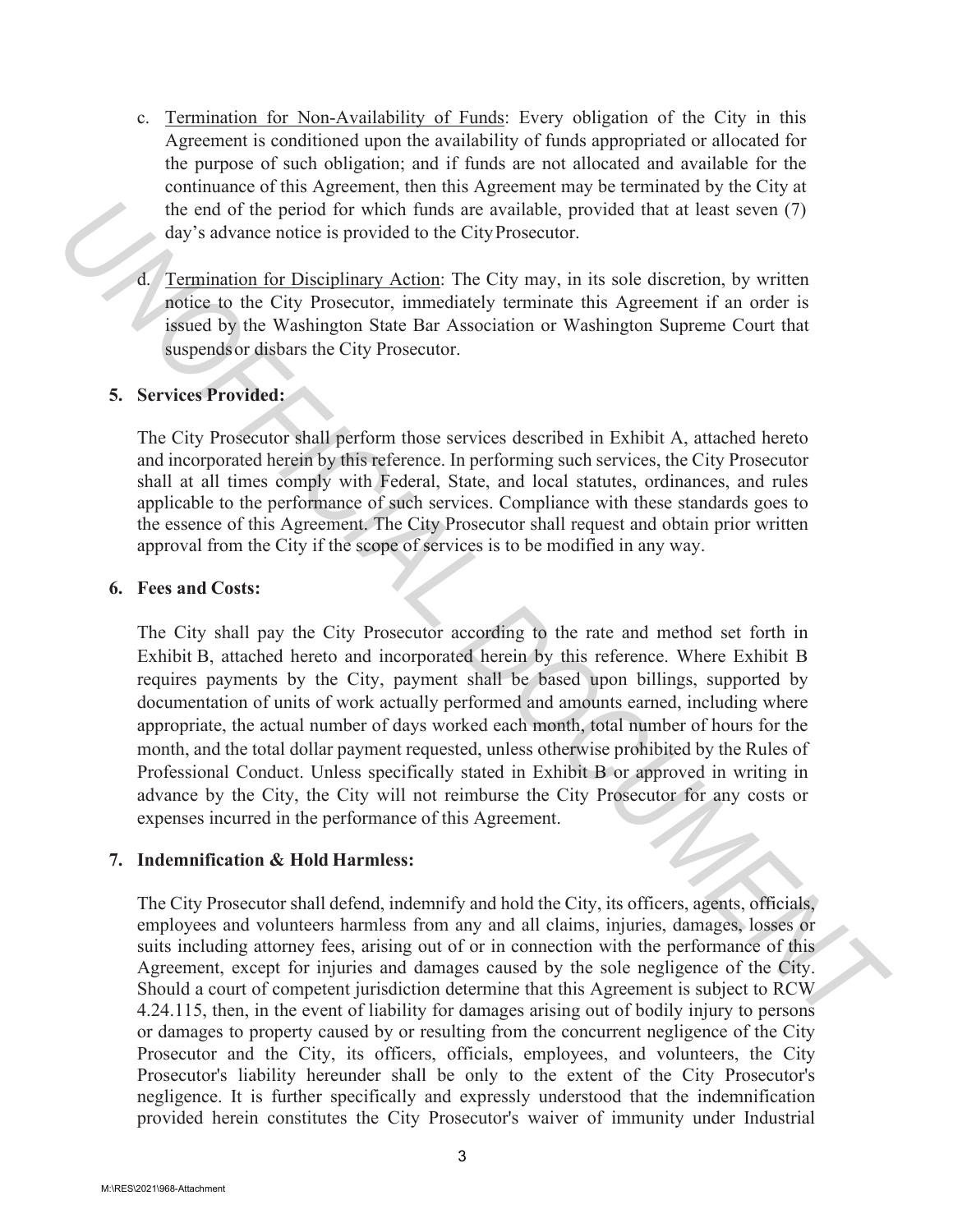Insurance, Title 51 RCW, solely for the purposes of this indemnification. This waiver has been mutually negotiated by the parties. The provisions of this section shall survive the expiration or termination of this Agreement.

## **8. Insurance Requirements:**

The City Prosecutor shall maintain insurance coverage as follows:

- a. The City Prosecutor shall, at the City Prosecutor's own expense, maintain, with an insurance carrier authorized or eligible under RCW Chapter 48.15 to do business in the State of Washington, professional liability insurance, with minimum coverage as outlined below.
- b. The City shall be named as an additional insured on all required policies except professional liability insurance, and such insurance as is carried by the City Prosecutor shall be primary over any insurance carried by the City. The City Prosecutor shall provide a certificate of insurance to be approved by the City Risk Manager prior to contract execution, which shall be attached to this Agreement.
- c. Such insurance policies or related certificates of insurance shall name the City as an additional insured on all general liability, automobile liability, employers' liability, and excess policies. A forty-five (45) calendar day written notice shall be given to prior to termination of or any material change to the policy(ies) as it relates to this Agreement.
- d. In the event of nonrenewal or cancellation of or material change in the coverage required, thirty (30) days' written notice will be furnished to the City prior to the date of cancellation, change or nonrenewal, such notice to be sent to the City Risk Manager, 3609 Market Place W., Ste. 200, University Place, WA 98466.

## **8. Non-Discrimination:**

The City Prosecutor, with regard to the services to be provided under this Agreement, shall not discriminate against any employee, applicant for employment, on the basis of race, religion, creed, color, national origin, age, veteran status, sex, sexual orientation, gender identity, marital status, political affiliation or the presence of any sensory, mental or physical disability in the selection and retention of employees or procurement of materials or supplies. **S.** Insurance Requirements:<br>
The City Prosecutor shall minitain insurance coverage as follows:<br>
The City Prosecutor shall, at the City Prosecutor's own expense, maintain, with an This City Prosecutor shall, at the City Pr

## **9. Notices:**

Notices to the parties as follows:

To the City:

Stephen P. Sugg, City Manager 3609 Market Place W., Ste. 200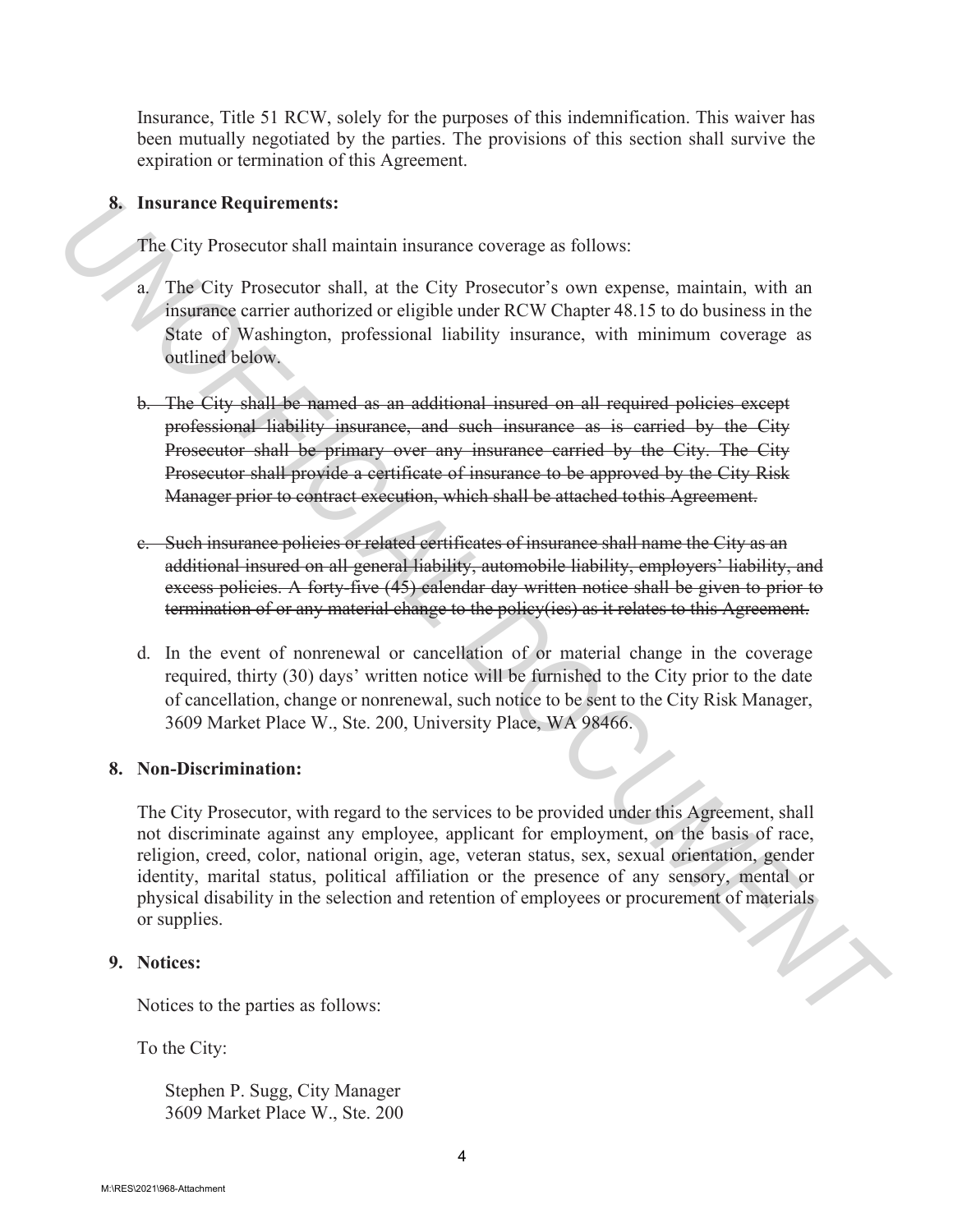University Place, WA 98466 253.566.5656

To the City Prosecutor:

Krista White Swain PO Box 1087 Enumclaw, WA 98022 253.927.3919

# **10. Taxes:**

- a. The City will pay sales and use taxes imposed on goods or services acquired hereunder as required by law. The City Prosecutor must pay all other taxes including, but not limited to: Business and Occupation Tax, taxes based on the City Prosecutor's gross or net income, or personal property to which the City does not hold title. The City is exempt from Federal Excise Tax.
- b. The City Prosecutor understands and acknowledges that the City will not withhold Federal or State income taxes. All compensation received by the City Prosecutor will be reported to the Internal Revenue Service at the end of the calendar year in accordance with the applicable IRS regulations. It is the responsibility of the City Prosecutor to make the necessary estimated tax payments throughout the year, if any, and the City Prosecutor is solely liable for any tax obligation arising from the City Prosecutor's performance of this Agreement. The City Prosecutor hereby agrees to indemnify the City against any demand to pay taxes arising from the City Prosecutor's failure to pay taxes on compensation earned pursuant to this Agreement. **Exista White Swain**<br> **PO Box 1687**<br> **UP** To Box 1687<br> **UP** To Box 1687<br> **UP** Tower (1897 Will pay seles and use traces imposed on goods or services acquired hereunder<br> **ID C** Taxes:<br> **ALCOCUMENT TO TO A TO A TO A TO A T**

## **11. Dispute Resolution:**

- a. Continuation of Performance: In the event that any dispute or conflict arises between the parties while this Agreement is in effect, the City Prosecutor agrees that, notwithstanding such dispute or conflict, the City Prosecutor shall continue to make a good faith effort to continue to cooperate and continue to work toward successful completion of the services described in Exhibit A.
- b. Meet and Confer Process: In the event that any party believes another party has breached a term of this Agreement, it may request in writing that the parties meet and confer in good faith for the purpose of attempting to reach a mutually satisfactory resolution of the problem within fifteen (15) days of the date of service of said request.
- c. Notice of Disagreement: Within fifteen (15) days of the meet and confer process, if a party is not satisfied with the result of the meet and confer process, or at any time if the complaining party elects not to utilize the meet and confer process described in Section 11(b) the complaining party may provide written notice to the affected party that identifies and describes any alleged breach of this Agreement ("Notice of Disagreement"), with particularity, if available, and sets forth the action required to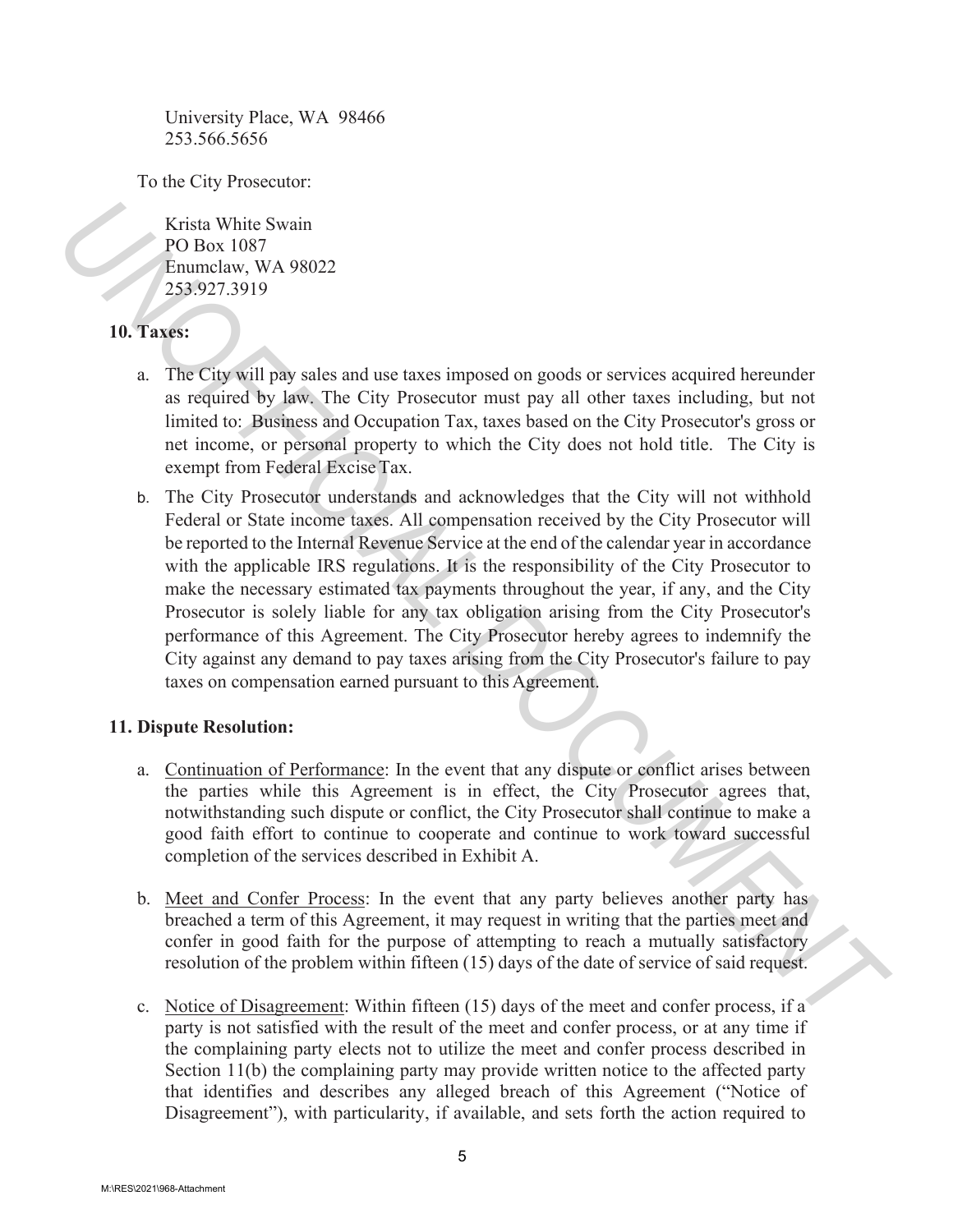remedy the breach.

- d. Response to Notice of Disagreement: Within fifteen (15) days of service of a Notice of Disagreement, the recipient shall provide a written response, either denying or admitting the allegations set forth in the Notice of Disagreement and, if the truth of the allegations is admitted, setting forth in detail the steps it has taken and/or will take to cure the breach. Failure to serve a timely response shall entitle the complaining party to proceed immediately to arbitration, as described in Section 11(e).
- e. Binding Arbitration Procedure: Subject to prior compliance with the Meet and Confer process set out in Section 11(b) and the Notice and Response processes in Sections 11(c) and 11(d), any party has the right to initiate binding arbitration to resolve any dispute arising under this Agreement if the matter complained of remains unresolved. The arbitration shall be conducted according to the following procedures:
	- i. The arbitration shall be administered by the American Arbitration Association in accordance with its Commercial Arbitration Rules. The arbitrator shall be selected pursuant to such rules; provided that s/he must be a licensed attorney, knowledgeable in municipal law. The parties and the arbitrator shall maintain strict confidentiality with respect to the arbitration.
- ii. The arbitration shall be held in the Pierce County, unless otherwise agreed on by the parties. The arbitrator shall be empowered to grant specific performance on the terms and conditions of this Agreement. The arbitrator shall not have the power to grant equitable and injunctive relief or to award punitive damages. The provisions of the Washington Rules of Civil Procedure are incorporated into, and made a part of, this Agreement; provided that no discovery authorized by said section may be conducted without leave of the arbitrator, who shall decide to grant leave based on the need of the requesting party and the burden of such discovery in light of the nature and complexity of the dispute. The allegeations set forth in the Notice of Disagreement and, if the truth of the allegeations and complete the method of the steps it has taken and/or will take to cure the breach. Fuller to over an timely response shill
	- iii. If either party requests a hearing, the arbitrator shall set the matter for hearing. Otherwise, the arbitrator shall decide whether to set the matter for hearing.
	- iv. An award made upon written briefs of the parties, or after a hearing by the arbitrator, shall be made in writing and give the reasons for the decision. Judgment on the award rendered by the arbitrator may be entered in any court having jurisdiction. The costs and expenses of the American Arbitration Association and the arbitrator shall be shared equally by and between the parties unless the arbitrator rules otherwise.
	- f. Enforcement: Any award in arbitration held pursuant to this section may be enforced by bringing an action in the Superior Court for Pierce County, Washington.

# **12. Miscellaneous:**

a. Assignment & Subcontracting: The City Prosecutor shall not assign or subcontract any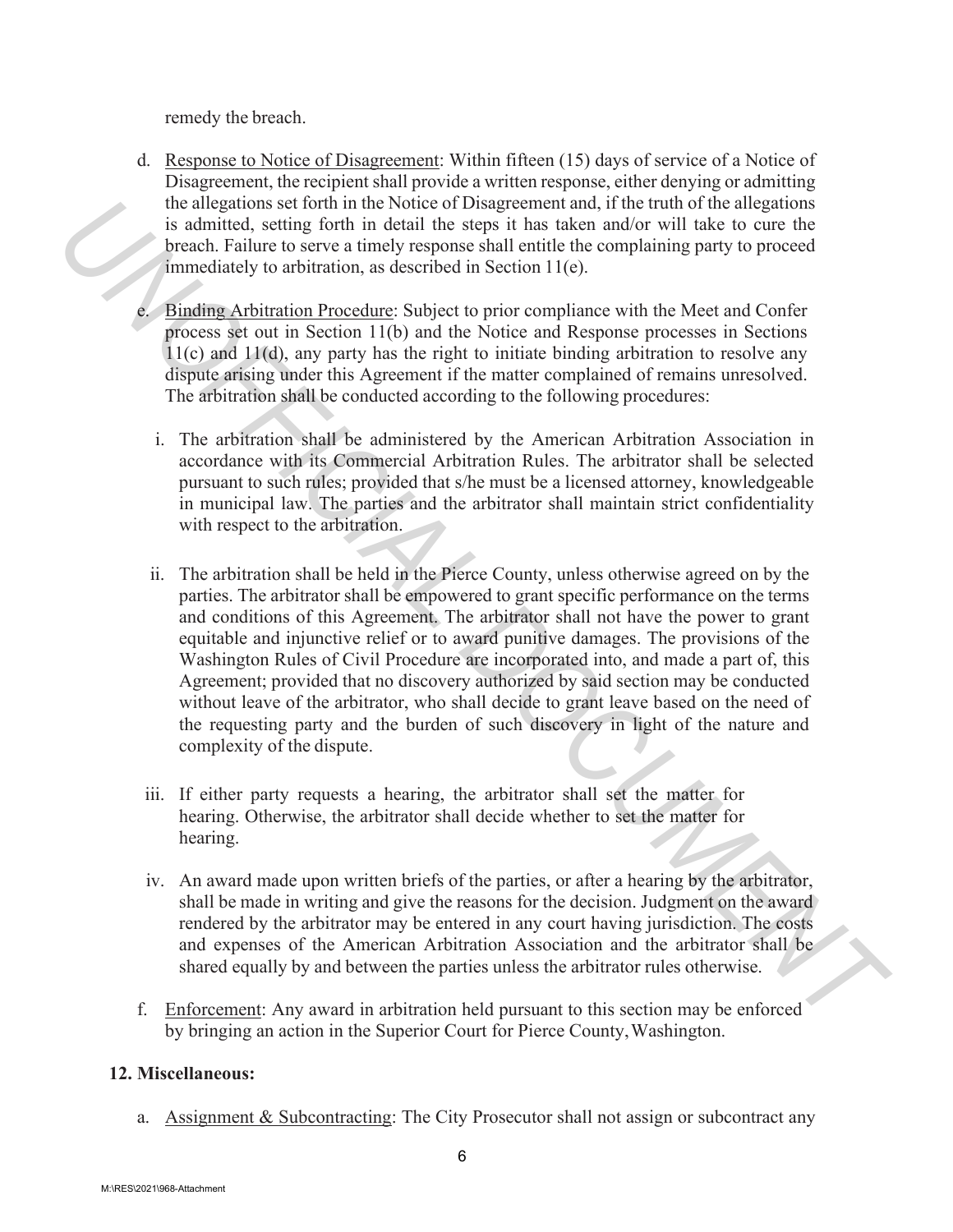portion of the services contemplated by this Agreement without the written consent of the City.

- b. Attorneys' Fees: If either party commences legal action to enforce or interpret the terms of this Agreement, each party agrees to bear its own costs or fees, unless otherwise ordered by an arbitrator pursuant to Section 11 of this Agreement, or as prohibited by RCW 4.24.115.
- c. Independent Contractor Status: The City Prosecutor's services shall be furnished as an independent contractor and nothing herein contained shall be construed to create a relationship of employer-employee.
- d. No Guarantee of Employment: The performance of all or part of this Agreement by the Contractor shall not operate to vest any employment rights whatsoever and shall not be deemed to guarantee any employment of the Contractor or any employee of the Contractor or any subcontractor or any employee of any subcontractor by the City at the present time or in the future. of this Agreement cost hard year to sell its own costs of else and the specific the system of the systems of the systems of the systems of the systems of the systems of the systems of the systems of the systems of the sys
	- e. Record Keeping & Reporting: The City Prosecutor's services shall be furnished as an independent contractor and nothing herein contained shall be construed to create a relationship of employer-employee or master-servant, but all payments made hereunder and all services performed shall be made and performed pursuant to this Agreement by the City Prosecutor as an independent contractor.
	- f. Audits & Inspections: The records and documents with respect to all matters covered by this Agreement shall at all times be subject to inspection, review or audit as allowed by law during the performance of this Agreement.
	- g. Venue & Choice of Law: This Agreement shall be deemed to be made and construed in accordance with the laws of the State of Washington, and venue for any action arising out of this Agreement shall be in Pierce County,Washington.
	- h. Agreement Interpretation:
		- i. All captions, headings or titles in the paragraphs or sections of this Agreement are inserted for convenience of reference only and shall not constitute a part of this Agreement or act as a limitation on the scope of the particular paragraph or sections to which they apply.
		- ii. As used herein, where appropriate, the singular shall include the plural and vice versa, and masculine, feminine, and neuter expressions shall be interchangeable.
	- iii. Interpretation or construction of this Agreement shall not be affected by any determination as to who is the drafter of this Agreement, this Agreement having been drafted by mutual agreement of the parties.
	- i. Severability & Survival: If any term or provision of this Agreement or the application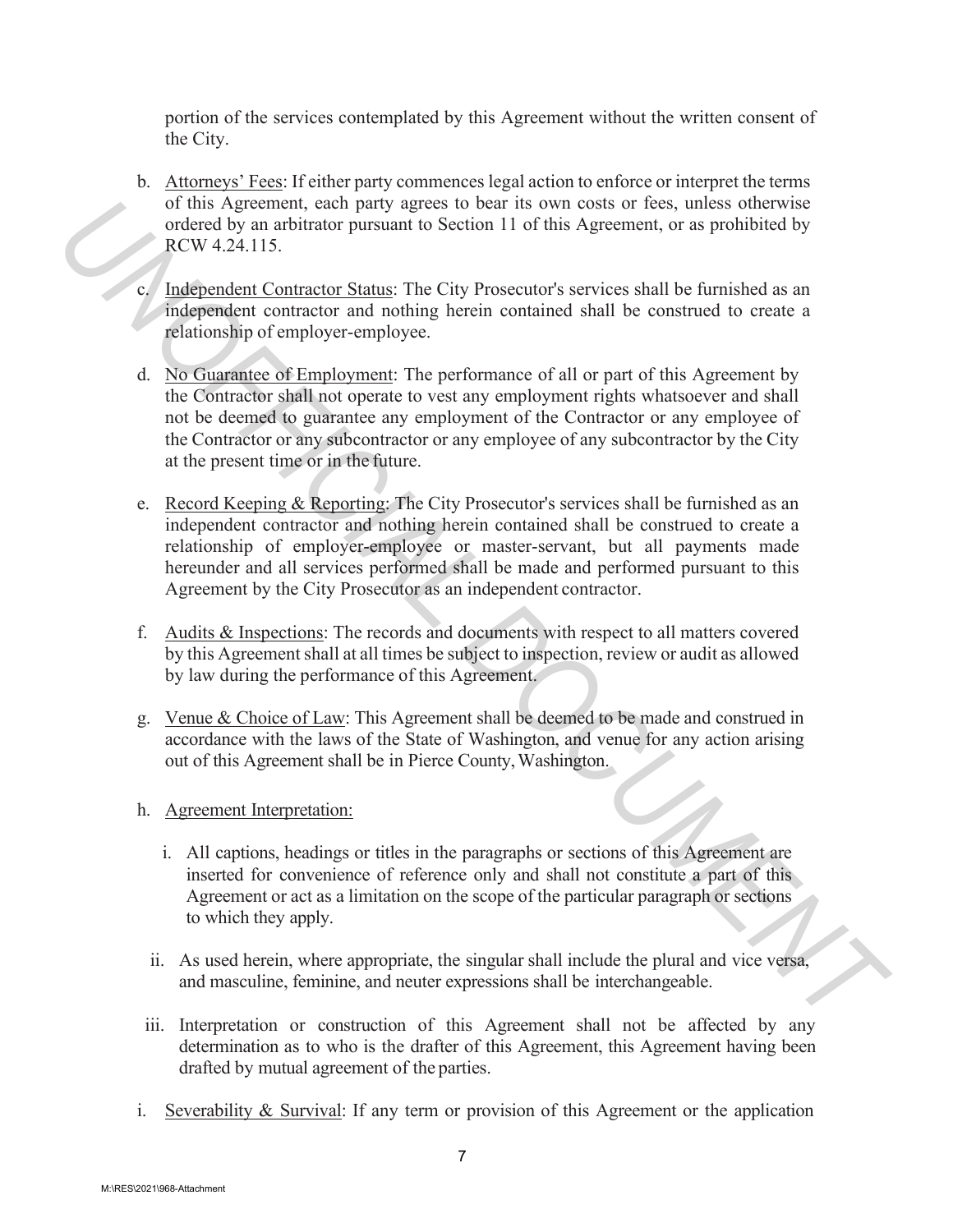thereof to any person or circumstance shall, to any extent, be held to be invalid or unenforceable by a final decision of any court having jurisdiction on the matter, the remainder of this Agreement or the application of such term or provision to persons or circumstances other than those as to which it is held invalid or unenforceable shall not be affected thereby and shall continue in full force and effect, unless such court determines that such invalidity or unenforceability materially interferes with or defeats the purposes hereof, at which time either party shall have the right to terminate the Agreement.

- Waiver: Waiver of any breach or condition of this Agreement shall not be deemed a waiver of any prior or subsequent breach. No term or condition of this Agreement shall be held to be waived, modified or deleted except by an instrument, in writing, signed by the parties hereto. Antecto the toty and shall continue in fittl force and effect, unks such count determinates that such involved that such involved to the matrix shall have the right to terminate the Agreement.<br> **UNOFFICIAL UNOFFICIAL DOCUM** 
	- k. Integration & Binding Effect:
		- i. This Agreement constitutes the entire agreement between the parties. There are no terms, obligations, covenants or conditions other than those contained herein. No modifications or amendments of this Agreement shall be valid or effective unless evidenced by an agreement in writing signed by both parties.
		- ii. All of the covenants, conditions and agreements in this Agreement shall extend to and bind the legal successors and assigns of the parties hereto; provided that this section shall not be deemed to permit any transfer or assignment otherwise prohibited by this Agreement.
	- l. Amendment & Modification: No amendment or modification of this Agreement shall be of any force or effect unless it is in writing and signed by the parties.
	- m. Force Majeure: No party to this Agreement shall be held responsible for delay or default caused by terrorism, natural disasters, riots, acts of God, and/or war that is beyond the reasonable control of its appropriations.

### **13. Signature Authority:**

This Agreement may be executed in counterparts, each of which shall be one and the same Agreement.

Signatures on the following page.

IN WITNESS WHEREOF, the parties hereto have caused this Agreement to be executed, effective the day and year first set forth above.

## **CONTRACTOR: CITY OF UNIVERSITY PLACE**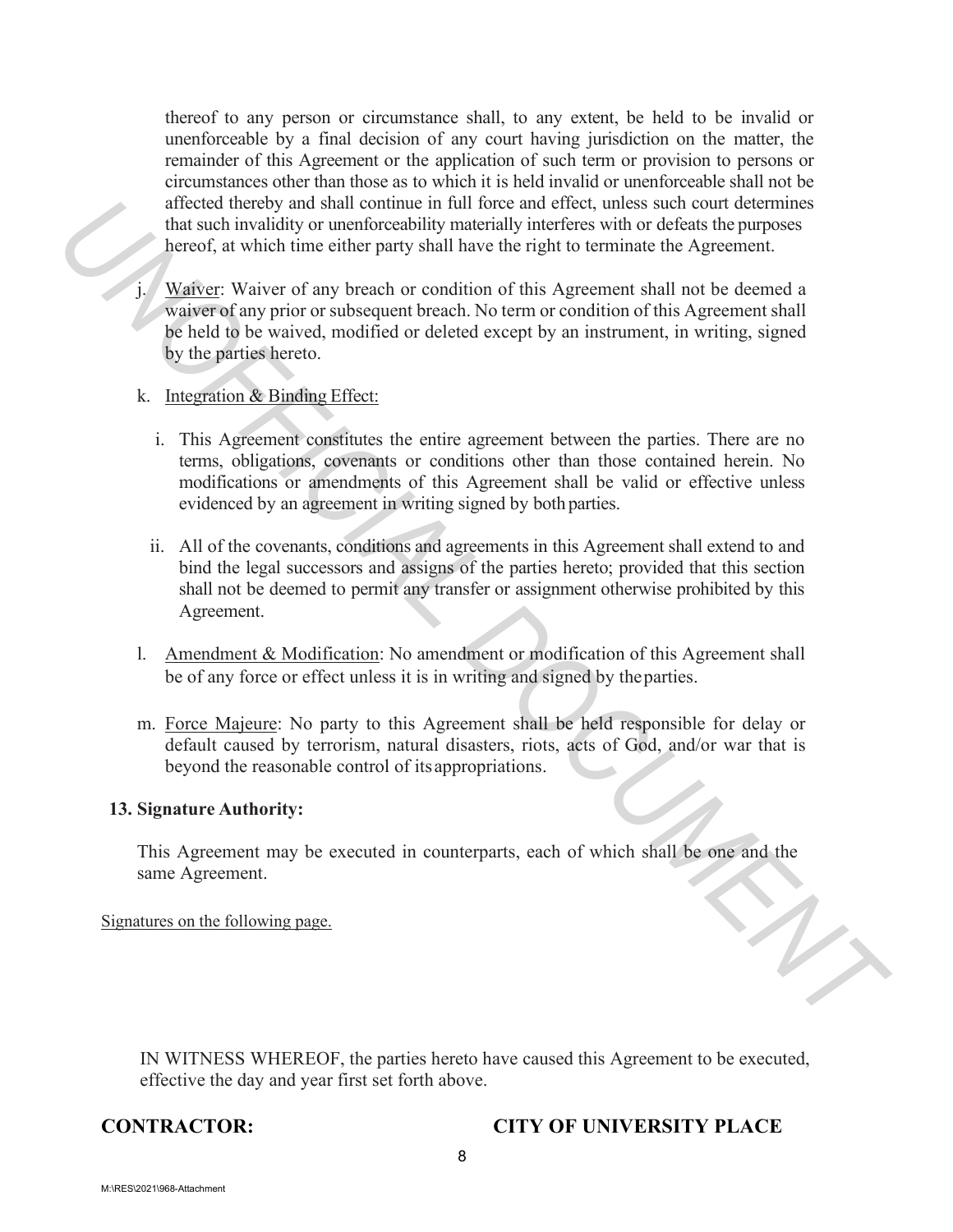

**\_\_\_\_\_\_\_\_\_\_\_\_\_\_\_\_\_\_\_\_\_\_\_\_\_\_\_\_\_\_\_\_\_ \_\_\_\_\_\_\_\_\_\_\_\_\_\_\_\_\_\_\_\_\_\_\_\_\_\_\_\_\_\_\_**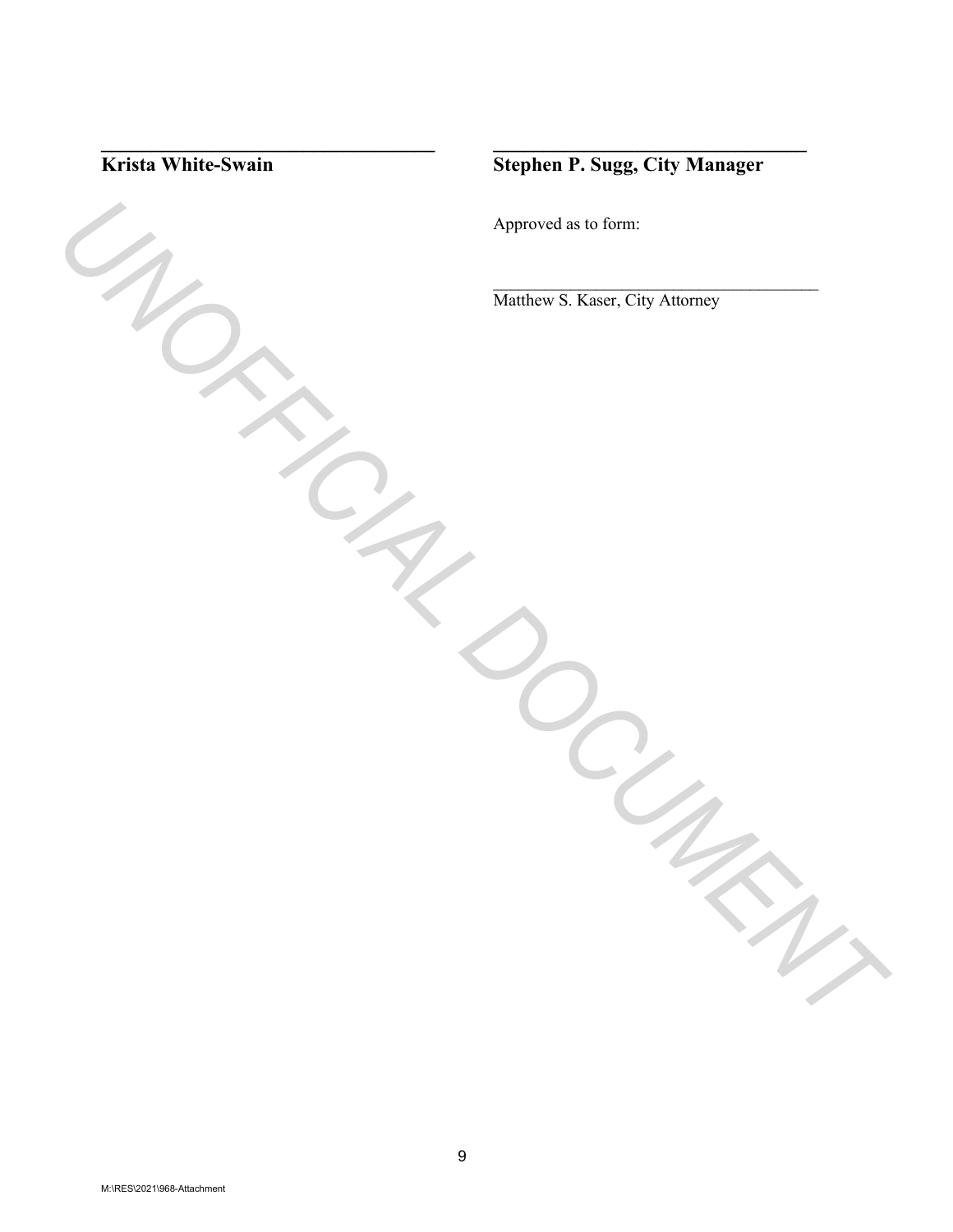### EXHIBIT A

**1. Services.** The City Prosecutor shall represent the City as a prosecuting attorney in the enforcement of its ordinances and prosecution of criminal and criminal traffic matters (gross misdemeanors and misdemeanors). The duties of the City Prosecutor shall include, but not be limited to providing prosecution for the city of University Place criminal matters, including reviewing, preparing and filing complaints, attending in person, virtually, telephonically or by recommendation, hearings including arraignments, pretrials, motions, readiness and trial; hearing appearances on two Monday afternoons per month and arraignments as scheduled on Thursday afternoons. However, the City may elect to appear at arraignment calendars with a written recommendation for conditions of release in lieu of an in-person appearance. misdenesnors and misdenesnors). The duties of the City Prosecutor skull include, but on the given that is presentation to providing to person, virtually, deterbioration for the cyclosive and filter stress in each track in

The City, through its police department and such other departments, shall provide that support necessary to assist in the prosecution of criminal matters, including, but not limited to, the providing and forwarding of copies of all police reports and relevant documents in a timely manner and service of subpoenas as requested. Any requests for City Prosecutor services not regularly scheduled shall be promptly relayed by the City and/or the court.

- **2. Additional Services.** In addition, the City Prosecutor shall provide the following services:
	- a. One (1) Spanish speaking domestic violence victim advocate included in the fee described in number 1 of Exhibit B; and
	- b. Specially set hearings which occur on a date other than regular pretrial or arraignment calendars, for in custody cases, motions, review calendars, traffic infractions, extended hearings, readiness or trials, for which there will be a \$500 separate billing for each additional half- day.